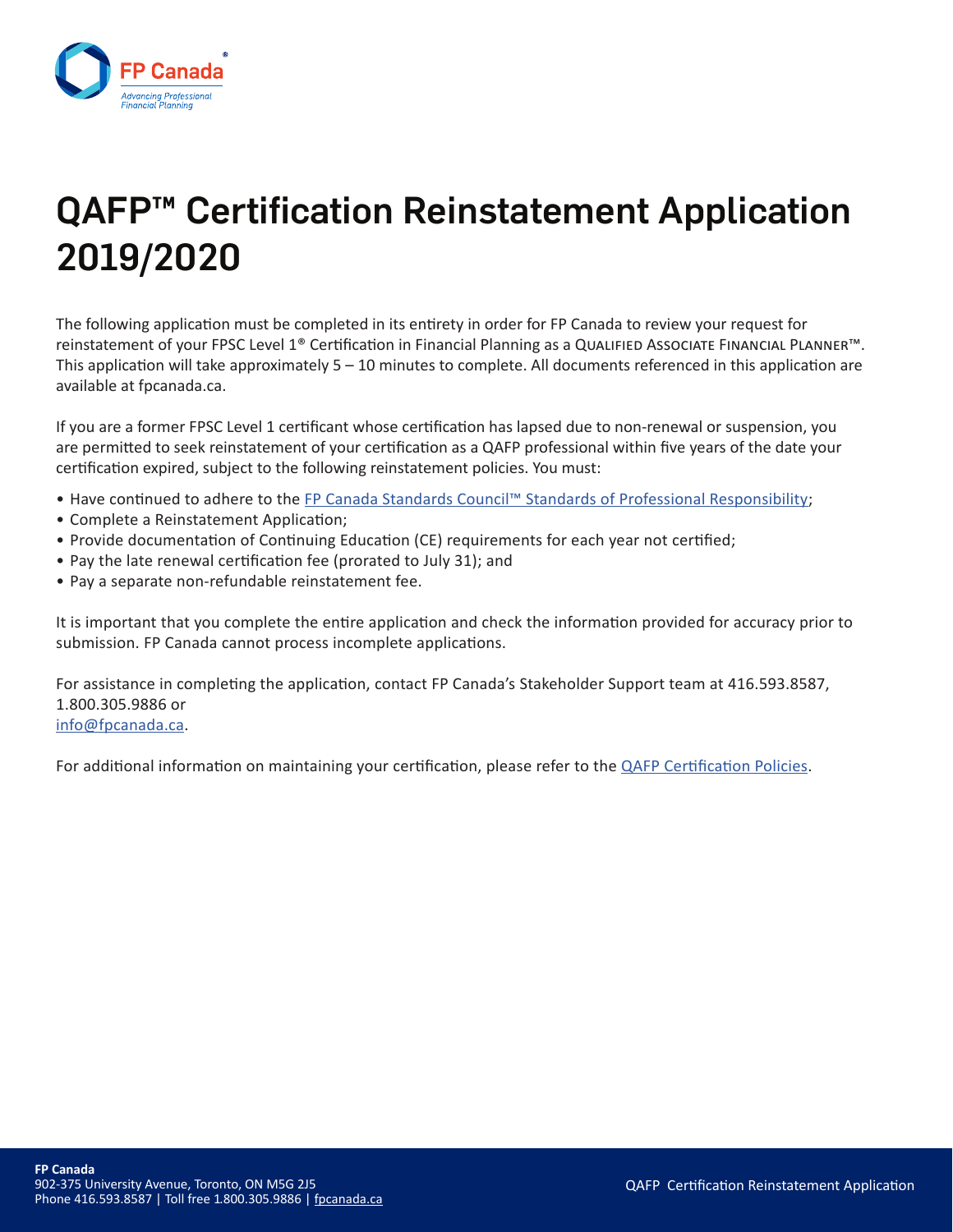

## PART A | Contact Information (please print)

| Preferred Name      | Legal Name |               |  |
|---------------------|------------|---------------|--|
| FP Canada ID Number | Gender     | Date of Birth |  |

Check here if you do not have a business address.

| <b>Business Name</b>                       |  |                                           |                             |         |  |
|--------------------------------------------|--|-------------------------------------------|-----------------------------|---------|--|
| Sponsoring Investment / Mutual Fund Dealer |  |                                           | Sponsoring Insurance Agency |         |  |
| Job Title                                  |  |                                           |                             |         |  |
| Suite                                      |  | Business Address (street number and name) |                             |         |  |
| City                                       |  | Province                                  | Postal Code                 | Country |  |
| <b>Business Phone</b>                      |  | Ext.                                      | <b>Business Email</b>       |         |  |
| <b>Toll Free</b>                           |  | Ext.                                      |                             |         |  |

Please note that FP Canada's public Find a Planner tool displays the Business information and Business Number of those that have opted in to displaying their contact information (see Part D: Marketing your Certification)

| Suite                 |  | Home Address (street number and name) |              |         |  |  |
|-----------------------|--|---------------------------------------|--------------|---------|--|--|
| City                  |  | Province                              | Postal Code  | Country |  |  |
| Home Phone            |  |                                       | Mobile Phone |         |  |  |
| Home / Personal Email |  |                                       |              |         |  |  |

| Preferred contact information: |                 | <b>Business</b> | Home   |
|--------------------------------|-----------------|-----------------|--------|
| Preferred phone:               | <b>Business</b> | Home            | Mobile |

Note: FP Canada's publicly accessible Find a Financial Planner tool displays the Business Address and Business Phone Number of those that have opted in to displaying their contact information (See Part D: Marketing Your Certification).

FP Canada will use your preferred contact information to communicate with you. Please keep your contact information current by updating your FP Canada portal or emailing info@fpcanada.ca promptly to notify us of any changes. It is your professional obligation and responsibility to ensure your contact information is accurate and up-to-date.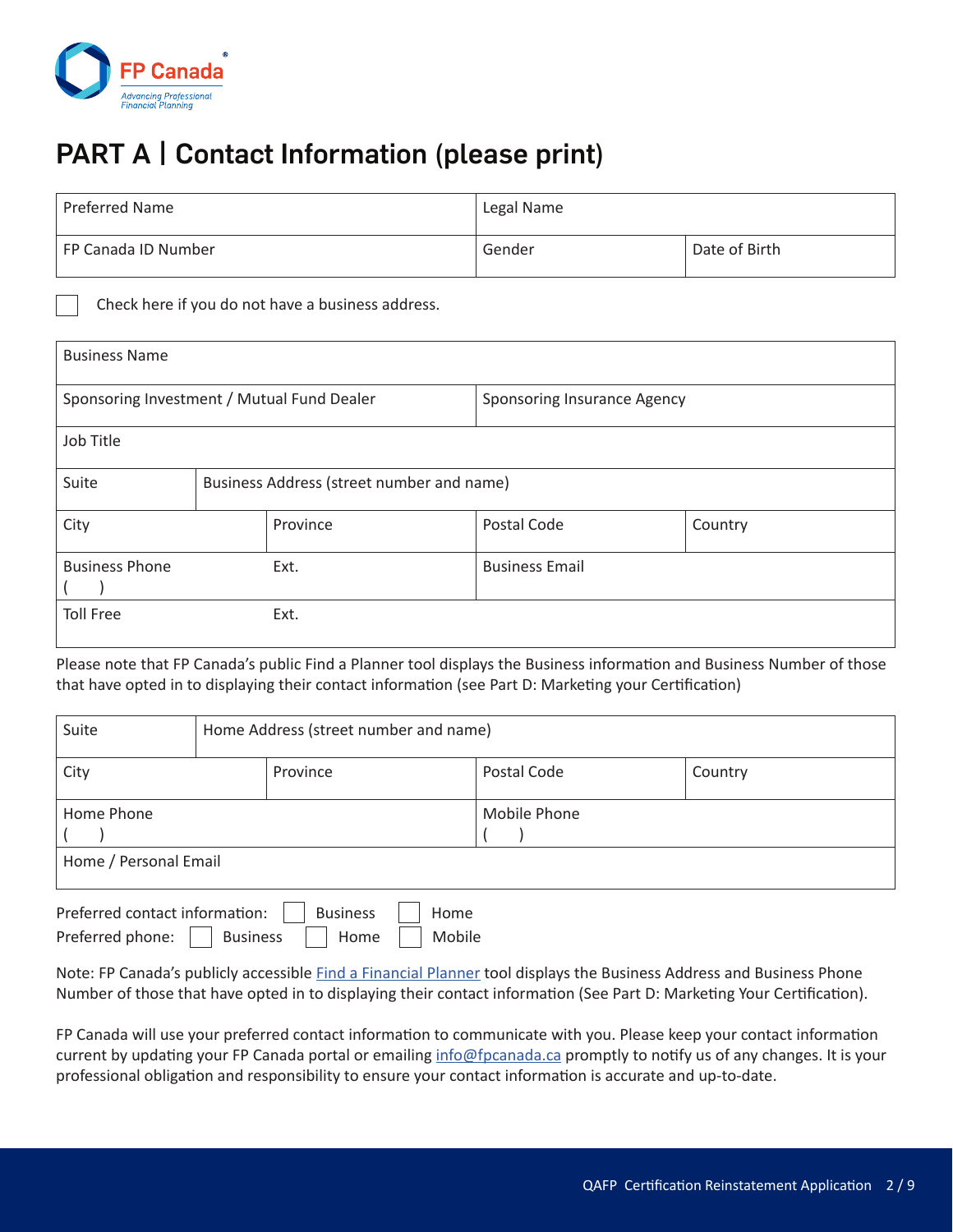

## PART B | Declarations and Professional Obligations

### **Definitions**

#### **Bankruptcy**

Bankruptcy means having declared bankruptcy, or been petitioned into bankruptcy, made an assignment, proposal or plan (including any Notice of Intention thereof) under any bankruptcy or insolvency legislation, been subject to or instituted any proceedings, arrangement or compromise with creditors, or had a receiver and/or receiver-manager appointed.

#### **Business**

Business means any business over which the Certificant has (or had at the time of the bankruptcy) a significant influence. Significant influence may include being: a partner, officer, director or shareholder holding at least 10% of the voting shares of the business.

#### **Offence**

Offence includes but is not limited to an offence under:

- 1. The Criminal Code (Canada);
- 2. Any other Act of the Legislature of a province or territory of Canada or an Act of Parliament, which includes al legations relating to:
	- i. Breach of trust;
	- ii. Corruption;
	- iii. Forgery;
	- iv. Fraud;
	- v. Other activities involving deceit or dishonesty for personal gain or advantage;
	- vi. Perjury;
	- vii. The sale or trade of financial products and services; and/or
	- viii. Theft.

#### 1. Professional Declarations

Please answer each of the following questions.

#### **Since signing your last application for certification:**

| a) have you or any business with which you are/were involved been charged with, pleaded or<br>been found guilty of an offence?                                                                                                                                               | Yes | No |
|------------------------------------------------------------------------------------------------------------------------------------------------------------------------------------------------------------------------------------------------------------------------------|-----|----|
| b) have you or any business with which you are/were involved been sanctioned, fined, held<br>liable, pleaded or been found guilty by any tribunal, court, professional oversight body,<br>licensing body and/or self-regulatory body for any reason whatsoever?              | Yes | No |
| c) has any judgment or garnishment been rendered against you or any business with which you<br>are/were involved, or is any judgment or garnishment currently outstanding?                                                                                                   | Yes | No |
| d) have you received notice of a pending or current complaint, investigation, or proceeding<br>against you or any business with which you are/were involved before any professional<br>oversight body, licensing body and/or self-regulatory body for any reason whatsoever? | Yes | No |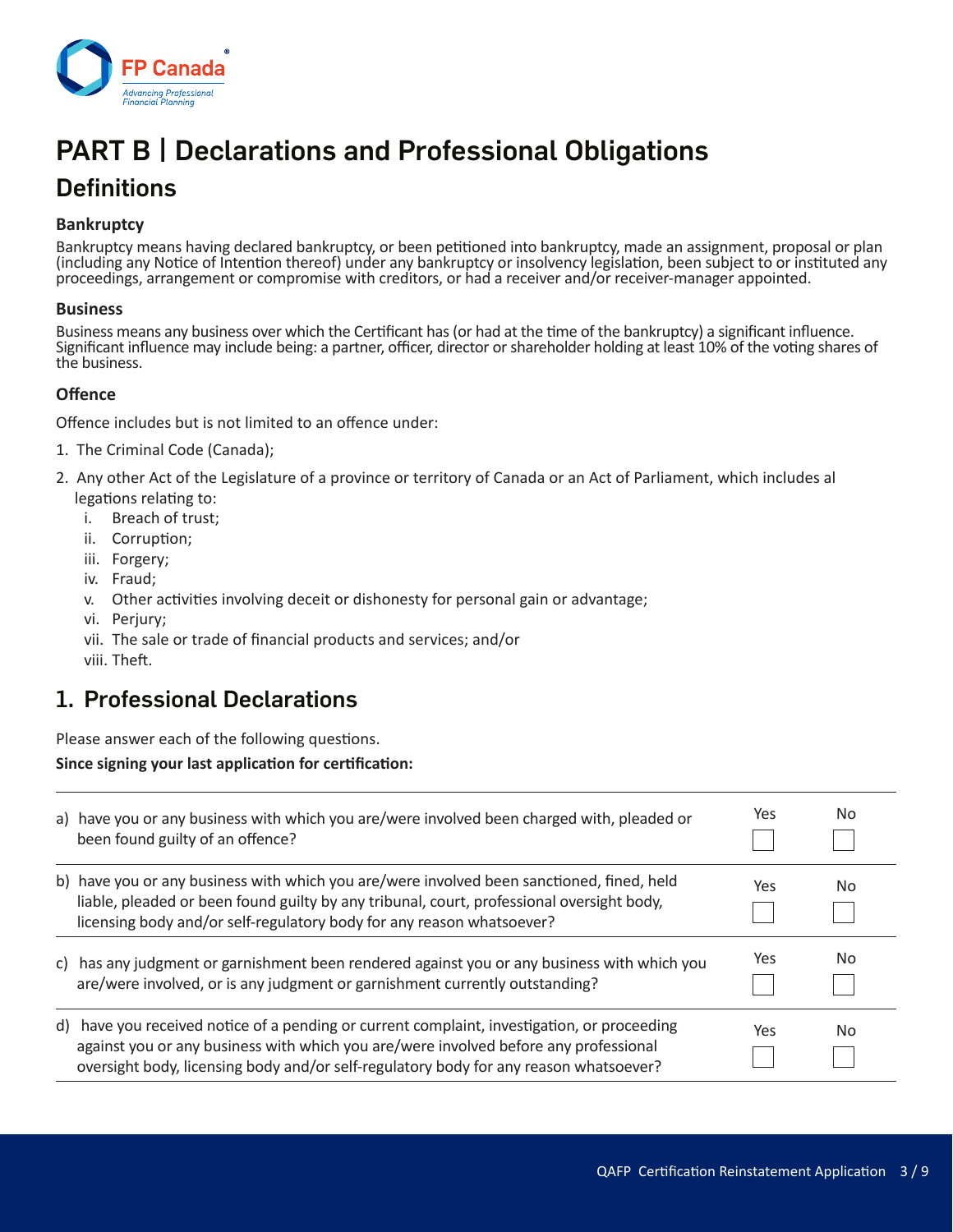

| e) | have you received notice of a civil proceeding against you before a tribunal or court of a<br>province or territory of Canada and/or have you commenced a civil proceeding before a<br>tribunal or court of a province or territory of Canada? | Yes | No |
|----|------------------------------------------------------------------------------------------------------------------------------------------------------------------------------------------------------------------------------------------------|-----|----|
|    | f) have you been found in breach of a Court Order?                                                                                                                                                                                             | Yes | No |
|    | g) have you filed or declared bankruptcy, or entered into a consumer proposal?                                                                                                                                                                 | Yes | No |
|    | h) has any business with which you are/were involved been declared bankrupt, been<br>petitioned into bankruptcy, made an assignment, proposal or plan and/or had a receiver<br>manager appointed?                                              | Yes | No |

If you have answered "yes" to one or more of the above, please describe the principal facts, including dates, and the outcome, if any, on a separate attached sheet and include copies of any relevant documentation with this application. Relevant documentation may include, for example:

- Proposals and/or discharges relating to bankruptcy;
- Pleadings (statements of claim, statements of defence, notices of application, etc.), court orders, endorsements and/or decisions; and
- Notices, letters, published settlement agreements, orders and decisions from licensing or regulatory bodies such as IIROC, MFDA, etc.

#### 2. Professional Declarations from Prior Years

If you answered "yes" in a prior year's renewal to one or more of the declarations **and the matter is still outstanding**, indicate the renewal year and specific attestation(s) in the boxes below:

| Renewal Year | Attestations (See Attestations under 1. Professional Declarations. Please circle |                  |  |  |    |  |  |  |
|--------------|----------------------------------------------------------------------------------|------------------|--|--|----|--|--|--|
|              |                                                                                  | all that apply.) |  |  |    |  |  |  |
|              | a)                                                                               | b)               |  |  | e) |  |  |  |

#### 3. Professional Obligations

I understand that, as a QAFP professional;

| I have a professional obligation to provide complete and accurate Declarations to FP Canada and to<br>report any changes to the above Declarations in writing to FP Canada within 15 days of becoming aware<br>of a change. I will send any such reports to FP Canada by mail or via email to info@fpcanada.ca. I will<br>also report, within 15 days of notice, any outcome reached in respect of any matters declared on this<br>or prior application forms. I understand that this is an ongoing obligation and that failure to report this<br>information within the required timeframe is a breach of the FP Canada Standards Council Standards of<br>Professional Responsibility. | <b>INITIAL</b> |
|-----------------------------------------------------------------------------------------------------------------------------------------------------------------------------------------------------------------------------------------------------------------------------------------------------------------------------------------------------------------------------------------------------------------------------------------------------------------------------------------------------------------------------------------------------------------------------------------------------------------------------------------------------------------------------------------|----------------|
| If I am charged with an offence, I shall immediately notify FP Canada, in writing, and provide specifics in<br>respect of the offence together with all relevant documentation.                                                                                                                                                                                                                                                                                                                                                                                                                                                                                                         |                |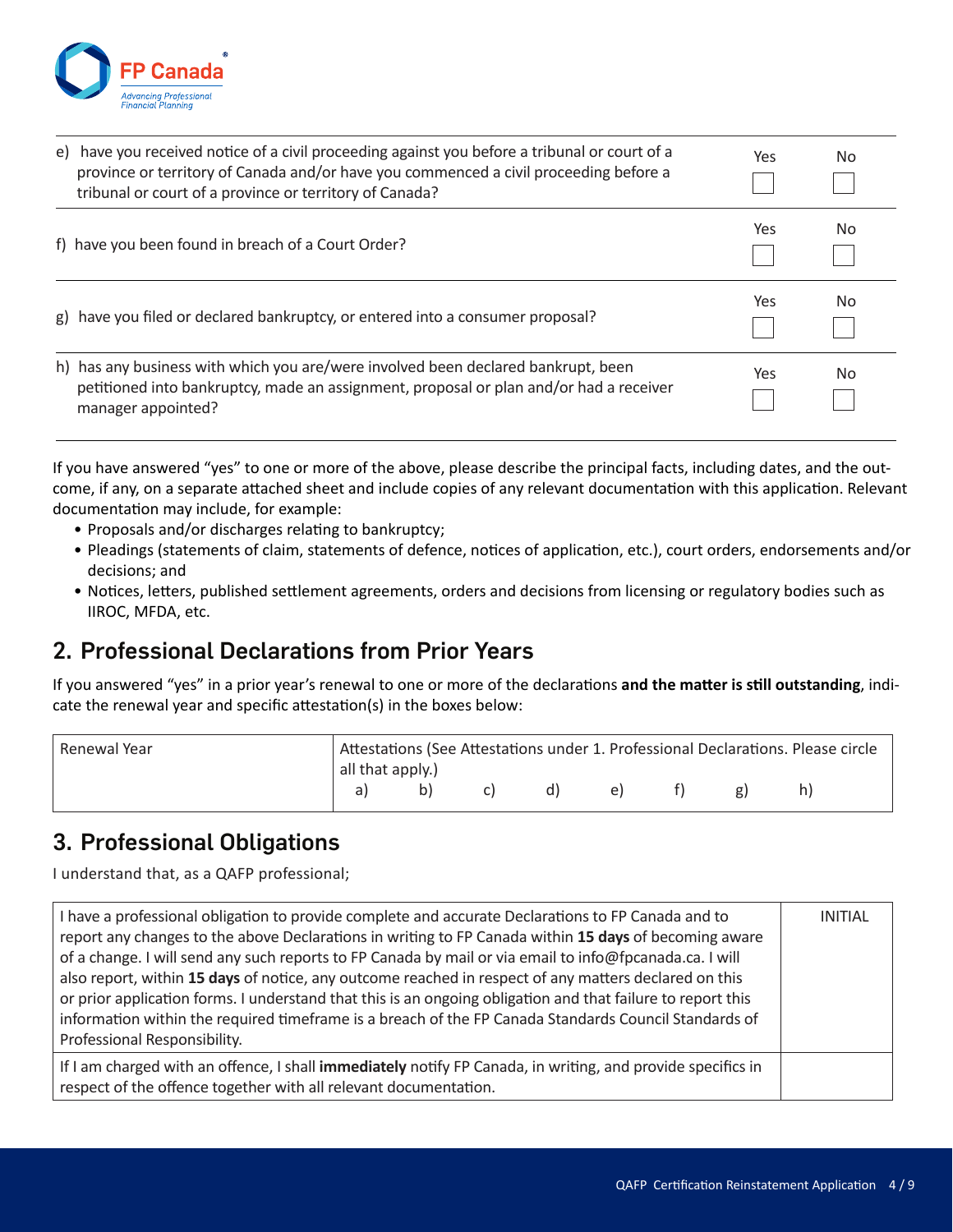

| I must fulfill my professional and ethical obligations as outlined in the Standards of Professional<br>Responsibility, the marks usage guide(s) relevant to my status as a QAFP professional, and my continuing<br>education requirements as outlined in the QAFP Certification Policies. |  |
|-------------------------------------------------------------------------------------------------------------------------------------------------------------------------------------------------------------------------------------------------------------------------------------------|--|
| I understand that my application to reinstate my FPSC Level 1 certification in Financial Planning as a QAFP<br>professional will be reviewed in light of the Fitness Standards, which identify conduct that may be a<br>potential bar to certification by FP Canada.                      |  |

### 4. Right to Enforce

| I understand that failure to comply with my professional and ethical obligations may result in remedial/      | <b>INITIAL</b> |
|---------------------------------------------------------------------------------------------------------------|----------------|
| disciplinary action by FP Canada including, without limitation, revocation, suspension or other restriction   |                |
| on my ability to use the QAFP marks. I further understand that any such disciplinary action may impact        |                |
| my ability to maintain certification by FP Canada as a QAFP professional or obtain certification as a CFP     |                |
| professional in the future. I understand and acknowledge that FP Canada is not restricted in its ability to   |                |
| investigate my conduct and take remedial/disciplinary action in response to concerns regarding activities     |                |
| that occurred while I was certified by FP Canada or allegations of a breach of the Standards of Professional  |                |
| Responsibility, even if I am no longer certified by FP Canada when a review of my conduct is initiated by the |                |
| Standards Council. Findings of professional misconduct by FP Canada's Hearing Panel will be publicized in     |                |
| accordance with the FP Canada Standards Council Policy on the Publication of Disciplinary Information.        |                |

## PART C | Continuing Education (CE) Requirements for Years Lapsed

In order to maintain the integrity and reputation of QAFP certification and to ensure that your knowledge and competence remain current, QAFP professionals are responsible for completing 12 qualifying CE credits each year in accordance with the QAFP Certification Policies.

As part of our commitment to the integrity of QAFP certification, each year FP Canada conducts random audits in which QAFP professionals are required to provide evidence of CE credits claimed. Ensure that you have sufficient documentation to verify all CE credits.

To recognize the extent of and currency of learning resulting from successful completion of a Professional Education Program, QAFP professionals are exempt from CE requirements in all categories, including the category of Professional Responsibility in the year they pass the QAFP exam and the two following consecutive calendar years.

At least one credit out of the 12 CE credits must fall under the category of Professional Responsibility. This requirement links directly to the professional obligations that you have agreed to as a condition of certification, as embodied in the Standards of Professional Responsibility.

For more information about CE requirements, please visit the Continuing Education page at fpcanada.ca/planners/ continuing-education.

### Mandatory Continuing Education Requirements

| Have you completed your mandatory CE requirements for each calendar year that your certi- | Yes | No |
|-------------------------------------------------------------------------------------------|-----|----|
| fication was lapsed?                                                                      |     |    |

If you answered "No", you are required to complete and submit to FP Canada a Continuing Education (CE) Exemption Request Form along with the required supporting documentation with this application. Failure to submit this completed request form may result in a delay in the processing of your QAFP Certification Reinstatement Application.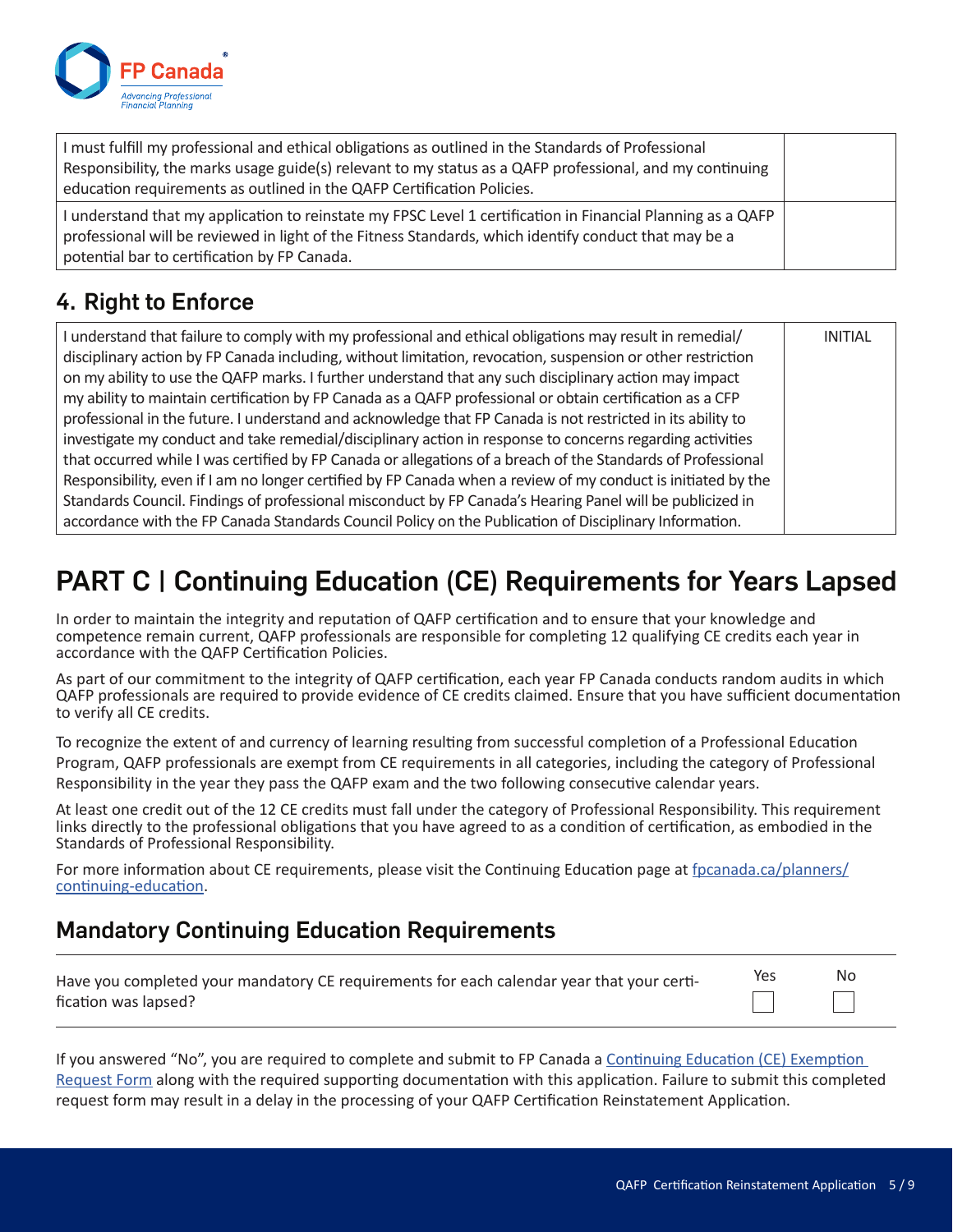

## PART D | Marketing Your Designation

As a QAFP professional, your name, year certified, certification status, disciplinary history, scheduled proceedings (if applicable) and whether or not you are practicing will automatically appear on FP Canada's Find a Planner search tool. This tool is frequently referenced in the media and other marketing as a key resource for Canadians seeking competent and ethical individuals in their area. We encourage you to take advantage of this marketing opportunity by enhancing your profile using the fields below.

| Do you currently practice financial planning and work directly with clients?                             | Yes | <b>No</b> |
|----------------------------------------------------------------------------------------------------------|-----|-----------|
| I would like to show the information indicated below in my public profile on the Find a Planner tool and |     | INITIAL   |

| l would like to show the information indicated below in my public profile on the Find a Planner tool and | INITIAL |
|----------------------------------------------------------------------------------------------------------|---------|
| provide my consent therein. In addition to the information provided below, my business information will  |         |
| also be shown.                                                                                           |         |

**Please note:** The Find a Financial Planner tool is available on FP Canada's public website and as such is subject to unrestricted public access. FP Canada does not monitor or control the use of information obtained through this publicly accessible tool.

**Website:**

#### Voluntary Public Profile

To maximize your marketing opportunity to those utilizing the Find a Planner or Certificant search tool, we recommend that you provide as much information as possible by answering the questions below.

| 1. | What is the range of investible assets of the clients you generally work with?                                        |                                                              |  |  |
|----|-----------------------------------------------------------------------------------------------------------------------|--------------------------------------------------------------|--|--|
|    | \$100,000 - \$499,999<br>$0 - $99,999$                                                                                | \$500,000 - \$999,999<br>$$1,000,000 +$                      |  |  |
| 2. | Please indicate the types of clients that you service. (select all that apply)                                        |                                                              |  |  |
|    | Caregivers<br>Professionals                                                                                           | Self-employed                                                |  |  |
|    | <b>Medical practitioners</b><br>Professional athletes                                                                 |                                                              |  |  |
|    | Retired<br>Pre-retired                                                                                                |                                                              |  |  |
| 3. | Please indicate your financial planning areas of specialty. (select all that apply)                                   |                                                              |  |  |
|    | Agriculture / farm business planning<br>Estate planning                                                               | Private banking                                              |  |  |
|    | Credit counselling and bankruptcy                                                                                     | Executive compensation and benefits<br>Responsible investing |  |  |
|    | Cross-border and international planning<br>Insurance planning                                                         | Retirement planning                                          |  |  |
|    | Divorce and separation planning<br>Investment planning                                                                | Small business planning                                      |  |  |
|    | <b>Education planning</b><br>Mortgages and debt planning                                                              | Succession planning                                          |  |  |
|    | Employee / Group benefit plans                                                                                        | Planning for those with disabilities<br>Tax planning         |  |  |
| 4. | Please indicate the languages you are able to use to service your financial planning clients. (select all that apply) |                                                              |  |  |
|    | English<br>Farsi<br>Korean                                                                                            | Punjabi<br>Tamil                                             |  |  |
|    | French<br>Mandarin<br>German                                                                                          | Ukrainian<br>Russian                                         |  |  |
|    | Polish<br>Arabic<br>Hindi                                                                                             | Spanish<br>Urdu                                              |  |  |
|    | Italian<br>Cantonese<br>Portuguese                                                                                    | Tagalog (Filipino)<br>Vietnamese                             |  |  |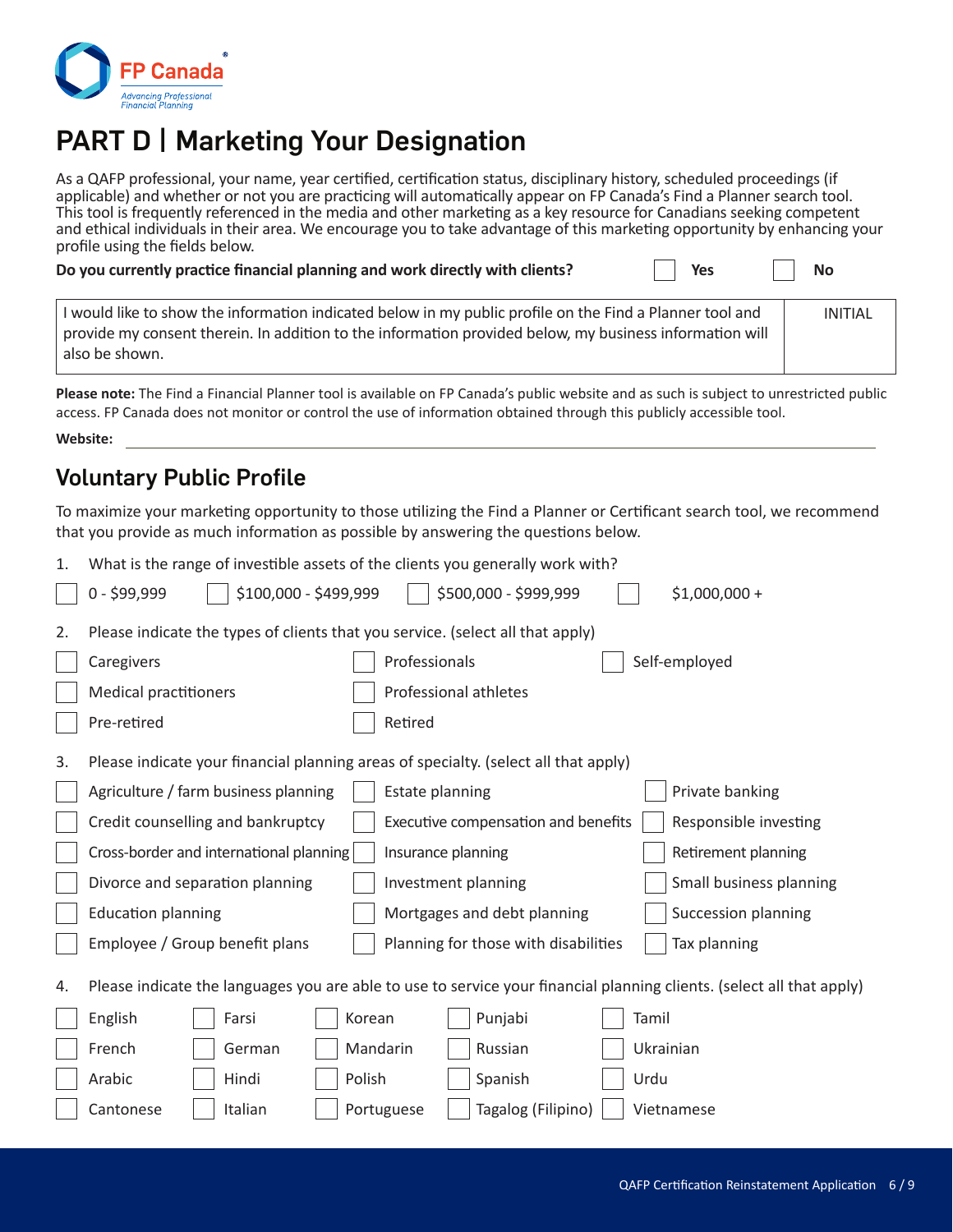

## PART E | Profile of the Profession Information

The information you provide below is aggregated with information provided by other Certificants and is used to profile the financial planning profession when FP Canada is working with media, members of the public, potential candidates and other stakeholders who have an interest in the general trends related to the profession. This information is used in an aggregated and anonymous form. Please refer to our Privacy Policy at fpcanada.ca/privacy-legal.

If you have any questions regarding the completion of this section, contact FP Canada's Stakeholder Support Team at 416.593.8587 or 1.800.305.9886 or email info@fpcanada.ca.

|    | 1. Do you hold any of the following designations?                                                                      |                                                    |  |  |
|----|------------------------------------------------------------------------------------------------------------------------|----------------------------------------------------|--|--|
|    | <b>Accounting Designation (CPA)</b>                                                                                    | Elder Planning Counselor (EPC)                     |  |  |
|    | Certified Health Insurance Specialist (CHS)                                                                            | Personal Financial Planner (PFP®) - post June 2011 |  |  |
|    | CERTIFIED FINANCIAL PLANNER® (Other Country)                                                                           | Planificateur financier (Pl.Fin.)                  |  |  |
|    | Chartered Financial Analyst (CFA)                                                                                      | Registered Financial Planner (R.F.P.)              |  |  |
|    | Chartered Investment Manager (CIM)                                                                                     | Registered Retirement Consultant (RRC)             |  |  |
|    | Chartered Life Underwriter (CLU)                                                                                       | Trust and Estate Practitioner (TEP)                |  |  |
|    |                                                                                                                        | None of the above                                  |  |  |
| 2. | What is the highest level of education that you have completed?                                                        |                                                    |  |  |
|    | I have completed no post-secondary<br><b>Baccalaureate Degree</b><br>degree or diploma<br>(B.Comm, BBA, BSc, BA, etc.) | Masters Degree (MBA, MEd, etc.)                    |  |  |
|    | 2-year College Diploma<br>3-year College Diploma                                                                       | Doctorate (PhD)                                    |  |  |
| 3. | Please check any of the following associations you are a member of:                                                    |                                                    |  |  |
|    | <b>CIFPs</b><br><b>IFB</b><br>Advocis<br><b>IAFP</b>                                                                   | None of the above<br>Other                         |  |  |
| 4. | What is the status of your employment?                                                                                 |                                                    |  |  |
|    | <b>Employed Full-time</b><br><b>Employed Part-time</b>                                                                 | Self Employed Full-time<br>Self Employed Part-time |  |  |
|    | Not working / On leave<br>Retired                                                                                      | <b>Student Part-Time</b>                           |  |  |
| 5. | Are you currently providing financial planning services?                                                               |                                                    |  |  |
|    | No<br>Yes                                                                                                              |                                                    |  |  |
| 6. | Are you licensed with any regulatory bodies: (select all that apply)                                                   |                                                    |  |  |
|    | I am licensed to sell mutual funds.<br>I am licensed to sell securities.                                               |                                                    |  |  |
|    | I am licensed to sell insurance.<br>I am not licensed to sell mutual funds, securities or insurance                    |                                                    |  |  |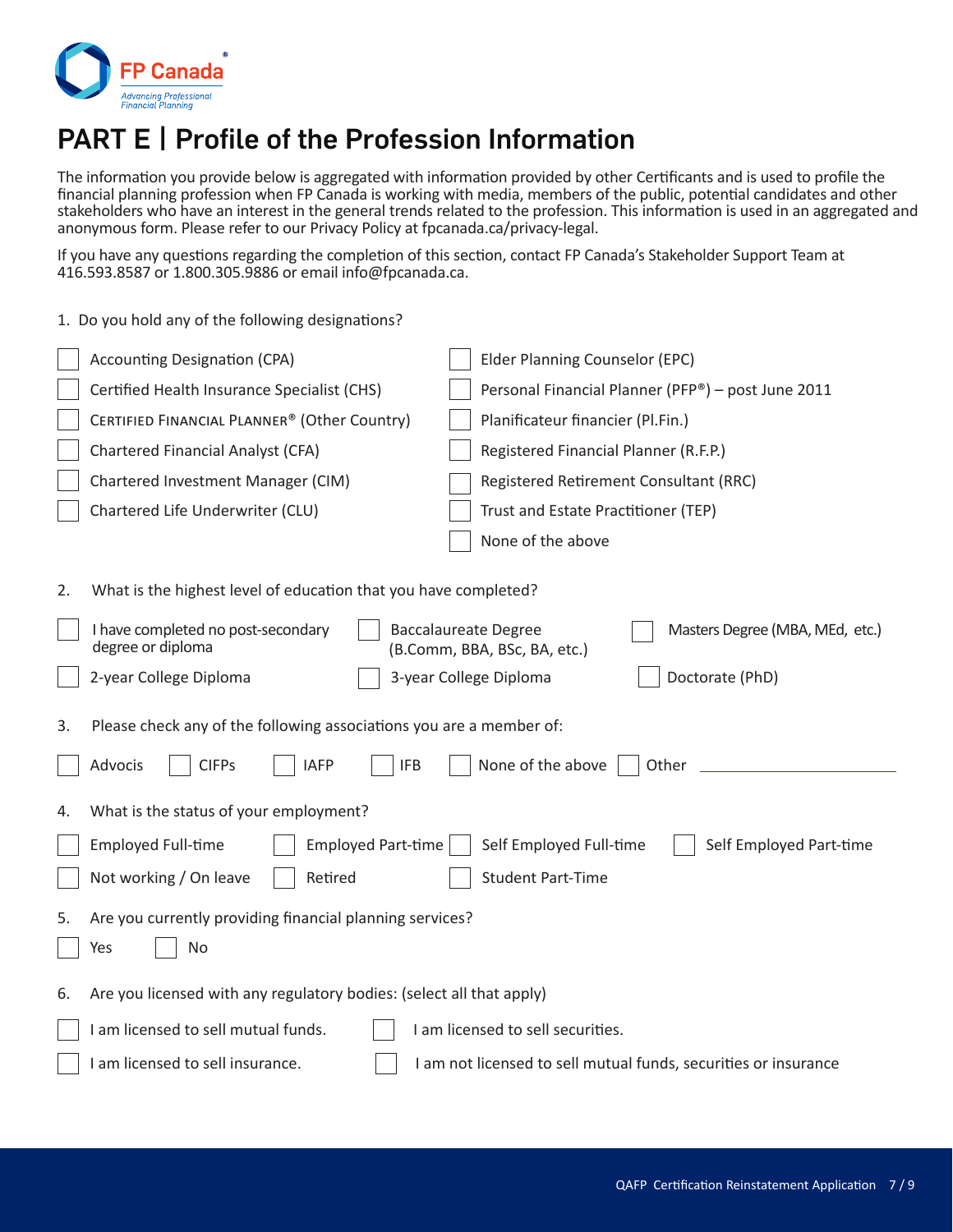

| 7.                                                                | Please indicate which one of the following best describes your place of employment: (select only one)                                                                   |  |  |  |  |
|-------------------------------------------------------------------|-------------------------------------------------------------------------------------------------------------------------------------------------------------------------|--|--|--|--|
|                                                                   | <b>Accounting Firm</b><br>Credit Union<br><b>Financial Planning Firm</b><br><b>Insurance Company</b>                                                                    |  |  |  |  |
|                                                                   | <b>Bank</b><br><b>Educational Institution</b><br>Investment/Mutual Fund Company<br>Managing General Agency (MGA)                                                        |  |  |  |  |
|                                                                   | Other:                                                                                                                                                                  |  |  |  |  |
| 8.                                                                | Which of the following best describes the business area in which you work? (select only one)                                                                            |  |  |  |  |
|                                                                   | Wealth Management/Brokerage<br>Retail<br>Other:<br>Insurance                                                                                                            |  |  |  |  |
| 9.                                                                | What is your primary job function? (select only one)                                                                                                                    |  |  |  |  |
|                                                                   | <b>Insurance Advice</b><br>Lending/Credit Advice<br>Accounting<br>Education/Training                                                                                    |  |  |  |  |
|                                                                   | <b>Actuarial Services</b><br><b>Executive Management</b><br><b>Tax Advisor</b><br><b>Investment Advice</b>                                                              |  |  |  |  |
|                                                                   | Compliance<br><b>Full Service Financial Planning</b><br>Legal Advice<br>Will/Estate Planning                                                                            |  |  |  |  |
|                                                                   | Other:                                                                                                                                                                  |  |  |  |  |
| 11.                                                               | How many years of experience do you have as a financial planner?<br>Years:<br>10.<br>What were your total gross earnings from your primary job function this past year? |  |  |  |  |
|                                                                   | $0 - $49,999$<br>$$50,000 - $99,999$<br>$$100,000 - $149,999$<br>\$150,000 - \$199,999                                                                                  |  |  |  |  |
| \$200,000+<br>Prefer not to answer                                |                                                                                                                                                                         |  |  |  |  |
|                                                                   |                                                                                                                                                                         |  |  |  |  |
| What is your intention with respect to your certification?<br>12. |                                                                                                                                                                         |  |  |  |  |
|                                                                   | I intend to remain at QAFP certification                                                                                                                                |  |  |  |  |
|                                                                   | I intend to pursue CFP certification                                                                                                                                    |  |  |  |  |
|                                                                   | If you indicated that you intend to pursue CFP certification, when do you intend to pursue it?                                                                          |  |  |  |  |
|                                                                   | I Intend to pursue CFP certification in less than one year                                                                                                              |  |  |  |  |
|                                                                   | I Intend to pursue CFP certification in 1-2 years                                                                                                                       |  |  |  |  |
|                                                                   | I intend to pursue CFP certification in 3-4 years                                                                                                                       |  |  |  |  |
|                                                                   | I intend to pursue CFP certification in 5+ years                                                                                                                        |  |  |  |  |